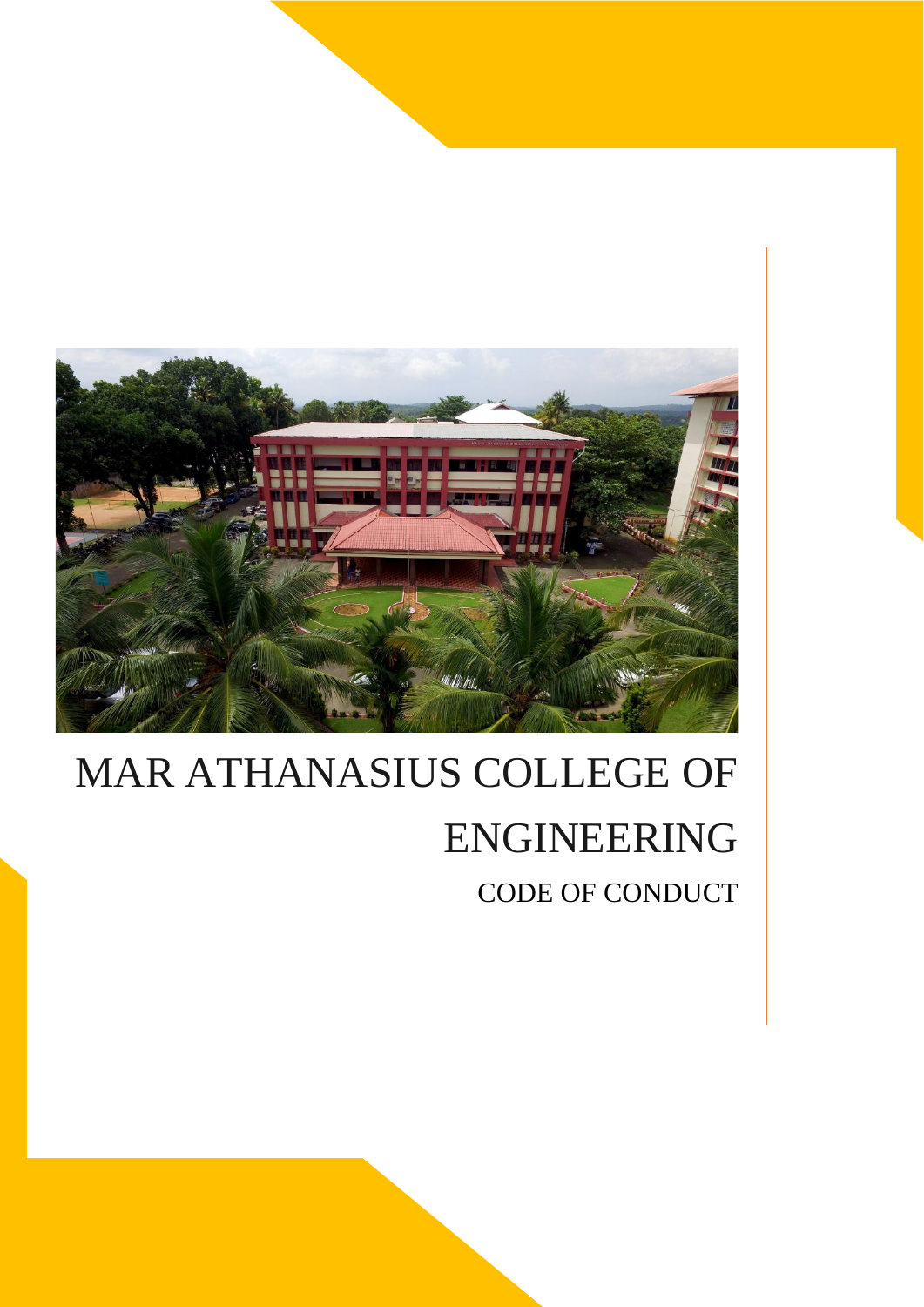# **CODE OF CONDUCT**



# **VISION**

#### **EXCELLENCE IN EDUCATION THROUGH RESOURCE INTEGRATION**

## **MISSION**

**THE INSTITUTION IS COMMITTED TO TRANSFORM ITSELF INTO A CENTRE OF EXCELLENCE IN EDUCATION, UPHOLDING THE MOTTO "KNOWLEDGE IS POWER". THIS IS TO BE ACHIEVED BY IMPARTING QUALITY EDUCATION TO MOULD TECHNICALLY COMPETENT PROFESSIONALS WITH MORAL INTEGRITY, ETHICAL VALUES AND SOCIAL COMMITMENT AND BY PROMOTING INNOVATIVE ACTIVITIES IN THE THRUST AREAS EMERGING FROM TIME TO TIME.**

# **MAR ATHANASIUS COLLEGE OF ENGINEERING KOTHAMANGALAM – 686 666, KERALA, INDIA.**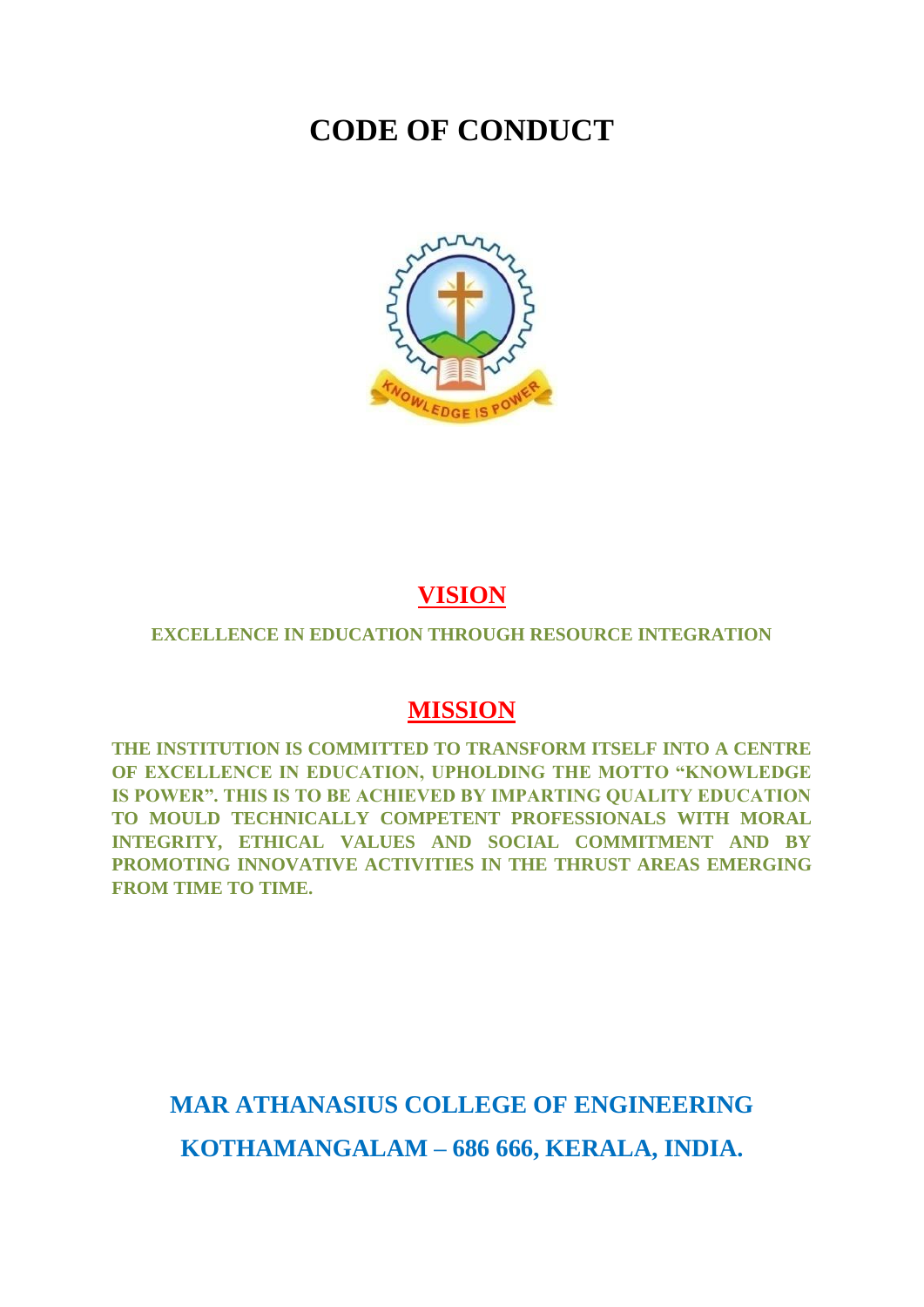## **CODE OF CONDUCT FOR STAFF AND STUDENTS**

Mar Athanasius college of Engineering is your foster mother and the campus is your home. The Management, the Teaching/ Technical and Administrative personnel of the college treat all the students with love and affection and they are guided with good interest for the progress and well-being of the students. Do your best to preserve the academic ambience of the campus. Pay special attention to maintain cleanliness in the environment friendly campus.

Every student of the college shall carefully note the following rules and accepted traditions and try to respect them both in letter and in spirit.

#### **CODE OF CONDUCT FOR STUDENTS**

- 1. The students are advised to keep themselves aware of the institute rules. They are also advised to go through detailed hostel rules and prevention of ragging rules. Ignorance of rules shall not be an excuse for violation.
- 2. All inmates of the college shall pay special attention to good manners, gentlemanly behaviour, modest dress, order, and cleanliness, and shall do everything to maintain their dignity as human beings and to keep the good name of the Institution.
- 3. Students are expected to be polite, well-behaved, and to respect the Teaching, Non-Teaching, Administrative, and all other personnel of the college in general.
- 4. Students should show self-respect, responsibility, and respect for other students irrespective of gender.
- 5. Students should not endanger the lives or the bodily integrity of any person.
- 6. Students should refrain from involve in or encourage any sort of discrimination, harassment or bullying of any person in the campus.
- 7. No student, on any account, shall make chalk or pencil/pen marks or drawing on walls and furniture. An appropriate fine will be imposed for such signage.
- 8. Misusing, disfiguring, damaging or destroying public or college property is prohibited. Violation will lead to the imposition of appropriate fines.
- 9. No student shall throw any waste materials on the floor or ground carelessly. They shall drop them in the litter bins provided to maintain cleanliness.
- 10. Students are expected to spend their free hours in the library, central computer Centre or IT Centre. They should not loiter or crowd inside the campus.
- 11. Students should park their vehicles only in the prescribed parking area. The Institute will not be responsible for the security of the vehicles. Students should obey all the government traffic rules inside and outside the campus. Defaulters within the campus will be penalized.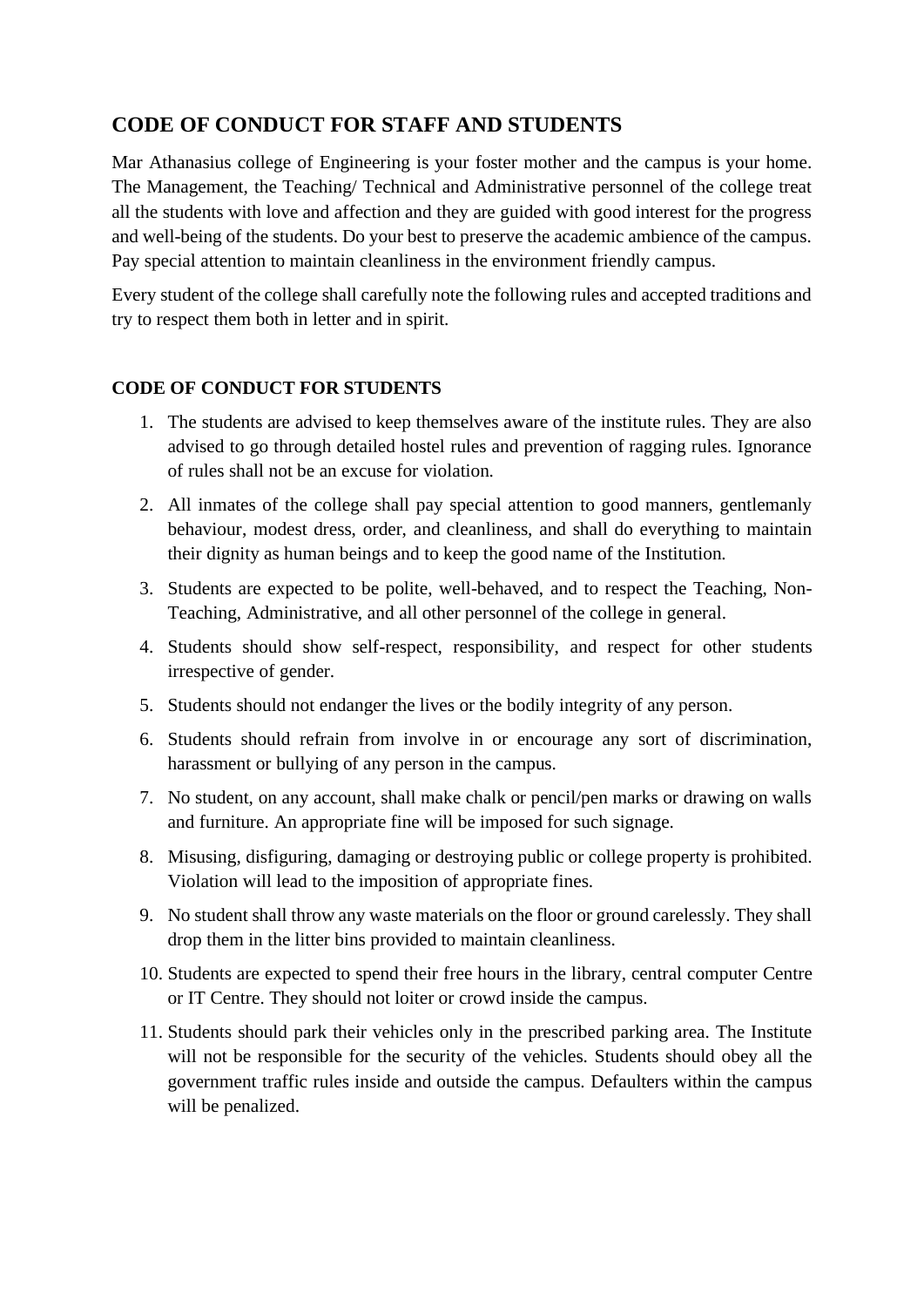- 12. Politically based student organizations are banned inside the campus. Students indulging in and involving themselves in any kind of political activity in the college campus are liable to be summarily dismissed from the college.
- 13. Students are forbidden to organize or attend any meeting in the college campus, unless meetings are convened and organized by the college authorities.
- 14. No student shall circulate any notice or petition of any kind, display posters, banners or boards, use megaphone/loudspeaker, paste or write anything in the campus and premises or collect money without the permission of the principal.
- 15. Unauthorized entries of outsiders into the campus as well as the hostels are strictly prohibited.
- 16. Students shall not respond to any call for any form of strike or agitation including slogan shouting, dharna, gherao, and shall not obstruct entry of fellow students to the college or indulge in anything which may cause disruption to classes or may harm the peaceful atmosphere of the institution. If any student violates the above regulation, he is liable to be dismissed from the college summarily.
- 17. Students are prohibited from indulging in anti-institutional, anti-national, anti-social, communal, immoral or political activities and expressions within the campus and the hostels.
- 18. Possession, consumption or distribution of alcoholic drinks or any kind of narcotics or hallucinogenic drugs is prohibited.
- 19. Students who are charged in criminal offence or under suspension will not be allowed to enter the college campus without the permission of the principal.
- 20. Any student who is persistently insubordinate, guilty of mal-practice in connection with examinations or is likely to have an unwholesome influence over his fellow students shall be removed from the rolls. The removal shall be either temporary or permanent according to the gravity of the offence.
- 21. The authorized means for communication from college to students are notice boards, official WhatsApp groups, campus management portal-ETLAB, and the college website. The students are expected to check WhatsApp messages in official groups and ETLAB as well as the notice boards regularly. The college will not be responsible for any loss of information to students due to their negligence.
- 22. All students must possess and exhibit their college identity cards in campus and must produce it on demand to any institute staff member or person authorized by the Institute. If the card is lost or damaged, a replacement card may be issued at the student's expense on request through proper channel. The card must be returned to the office when the student leaves the college permanently by completing the programme. The request for new identity card should reach the principal through proper channel.
- 23. Students should adhere to the dress code prescribed by the Institution. Boys should wear pants and shirt**;** girls should wear a churidar set or pants and shirt. The appearance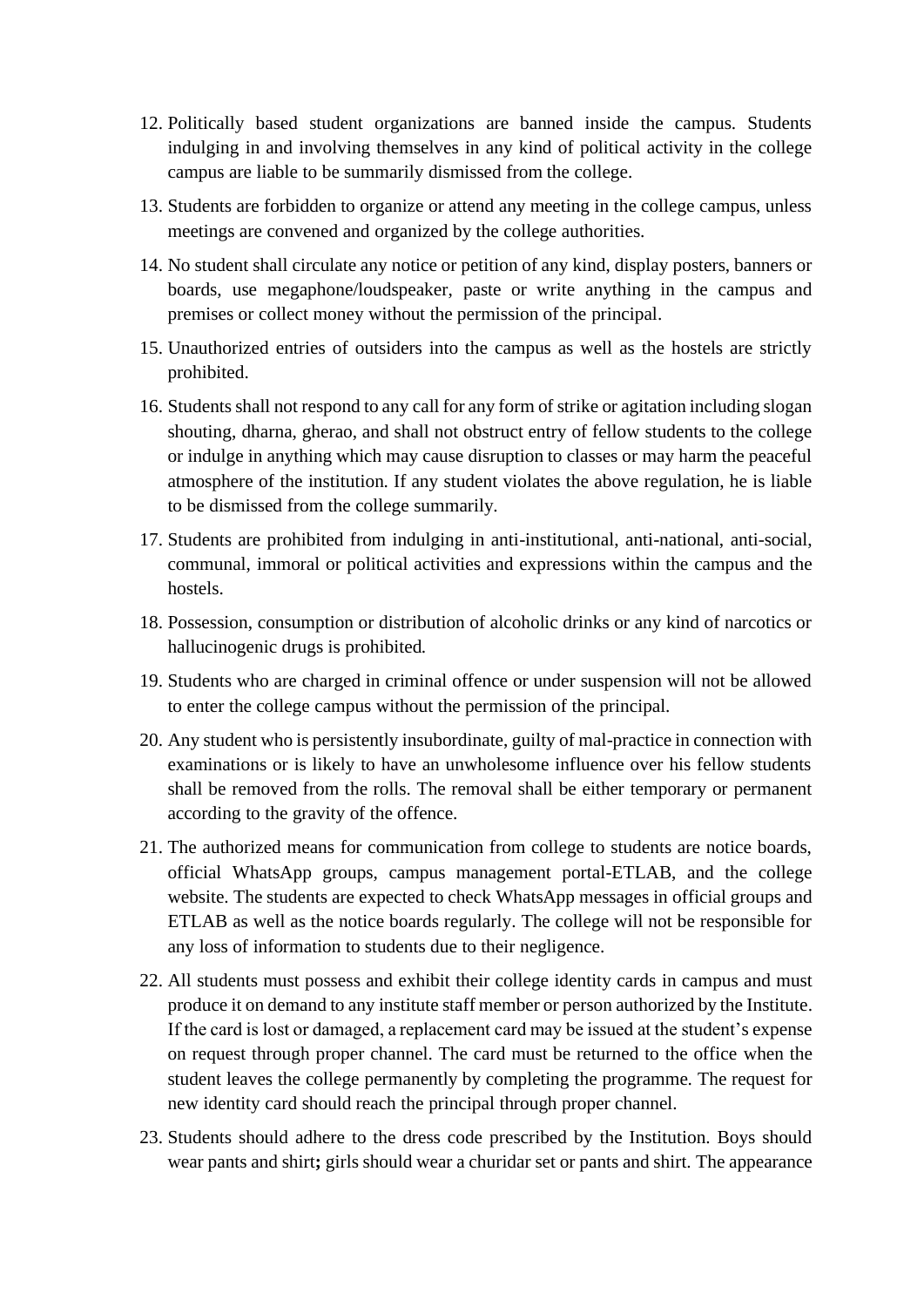should be neat and decent. Low waist trousers, short tops, tight dresses, round neck and literature T-shirts, dhotis etc. are not permitted. In workshops and labs, the prescribed uniform is compulsory.

- 24. No student shall enter or leave a class without the permission of the faculty or until the class is dismissed. Students should arrive to the class on time. Students who are late will not be allowed to enter the class.
- 25. Absence of a student on any day shall be with prior intimation to the Faculty Advisor / HOD and if that is not possible, an application for leave for the period of absence shall be submitted to the Faculty Advisor on the very first day of his/her return to the college giving reasons thereof, accompanied by relevant documents such as medical/fitness certificates. The Faculty Advisor may recommend the leave application with relevant documents to the HOD. The principal shall be the sole authority to grant leave for such absence based on the recommendation of the Head of the Department.

### **CODE OF CONDUCT FOR STAFF**

Every employee of the MACE irrespective of his cadre, seniority or position, shall be governed by the code of conduct as specified. All the rules and guidelines of Kerala Service Rule (KSR) is applicable to all the employees of the college.

- 1. Every employee shall be punctual in attendance and in respect of the work and any work connected with the duties assigned to him by the head of the Institution; abide by the rules and regulations of the institution and show due respect to the authority.
- 2. No employee shall, (i) knowingly or willfully neglect his duties; (ii) while on duty in the institution, absent him/herself from the institution; (iii) remain absent from the institution without leave or without the previouspermission of the HOI; (iv) show sustained neglect in correcting class-work or home work done bystudents; (v) indulge, or encourage, any form of malpractice connected with examination work or college activities;
- 3. Employees shall not indulge knowingly or unknowingly in any act deemed to be contrary to the established laws of the state and/or any other statutory bodies including rules and regulations, terms and conditions made for this purpose.
- 4. No employee other than the one authorized by the management shall interact with the media on matters concerning the Institution.
- 5. Employees are liable to maintain strict confidentiality of secrets, plans and policies, customer data base and information, software and hardware configuration and technology /software used by the Institution, its reverse engineering, etc.,information which may affect the goodwill, rights, titles of the institution and personal information held by and pertaining to the institution and do not divulge such information to any third party or use it for any purpose other than for the affairs of institution.